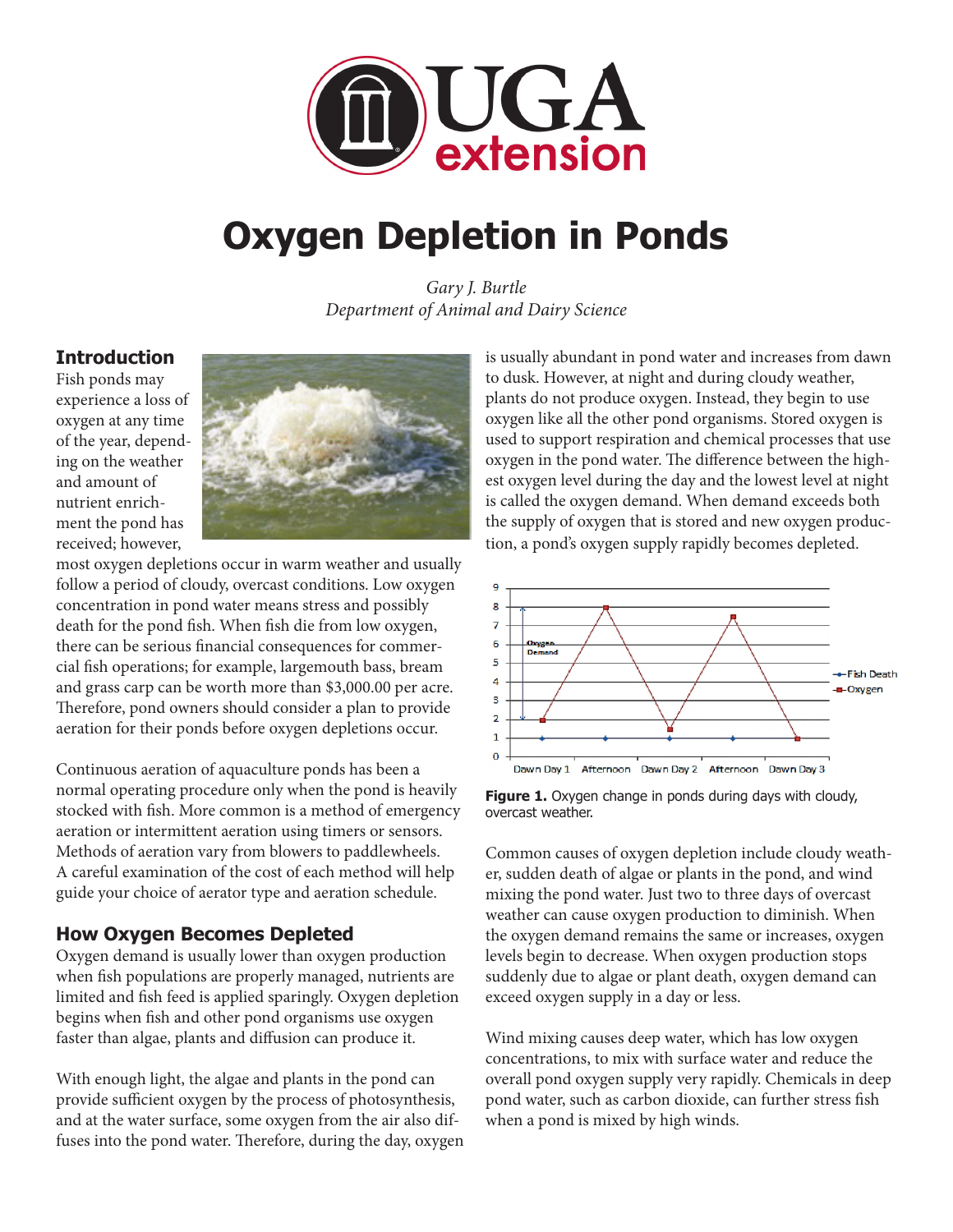Heavy rains can also mix the pond water, and flooding from excess runoff can wash the algae out of the pond, robbing it of its oxygen-generating plants.

# **How to Predict Oxygen Depletion**

Watching both the pond and the weather can help predict oxygen problems in ponds. When a weather front approaches, begin to watch how many hours of sunshine the pond receives. If the skies are overcast for more than a few hours each day, oxygen production may be limited. Hot weather with no wind is another signal to prepare for oxygen depletion. Bright sunlight may kill some algae, and without wind, diffusion is lower and water temperature can be higher. Hot temperatures mean less oxygen can be stored in the pond water.

Pond color may change just before oxygen depletion. Algae death is signaled when water color turns from green to brown. Water mixing can turn the water brown as well. Dead algae cells and an increase in the bacteria that is suspended in pond water may cause a brown color. However, if the pond normally has a green-brown or light brown tint, the oxygen levels may be okay. Know your pond, and be observant for sudden changes in pond color.

Fish behave differently when pond oxygen begins to decrease. Oxygen depletions can best be detected in the early morning by watching for fish swimming at or near the surface. Fish will seek areas of higher oxygen when the pond oxygen level begins to decrease. For that reason, look for fish gathering near seeps and springs that feed the pond. Fish will also not eat as actively when oxygen levels begin to decrease. (Of course, if the fish are not being fed, this method of observation does not work.)

# **Types of Aeration**

Aeration is a way to mechanically add oxygen to the pond water. Electrical power is necessary for easy and reliable operation, although remote ponds may be aerated with gas-powered pumps or aerators in an emergency. The most common type of pond aerator is a floating aerator that uses a submersible motor and propeller to move and disperse water. Bubblers, paddlewheels and centrifugal pumps can also be used to add oxygen to pond water.

### **Floating Vertical Propeller Pump Aeration**

An example of a floating aerator is a 3/4 HP, 3,400 rpm, single phase, 110/220 volt motor with a single plastic propeller. The Standard Oxygen Transfer Rate (SOTR) is about 1.9 pounds of oxygen per hour of operation. The Standard Aeration Efficiency (SAE) is 2.5 pounds of oxygen per horsepower-hour. The 34 HP aerator costs about \$800 to \$1,000 to purchase and install, and about \$0.05 per hour to operate.

Fountains that lift water high above the pond water surface may be useful, but typically have lower oxygen efficiency per unit of horsepower because they work harder to get the "fountain" effect.

#### **Blower or Compressor Aeration**

Blowers or compressors sit on the pond bank and are attached to pipes or tubes that connect to air stones or diffusers in the pond. An example of a compressor system with bubblers uses a 3/4 HP, 110/120 volt compressor with 100 feet of weighted diffuser tubing. The compressor is capable of expelling about 6 cubic feet of air per minute underwater to a depth of about 10 feet. Since bubbles need a long time to completely diffuse in water, some air is wasted. Therefore, the SOTR is about 1.4 pounds of oxygen per hour and the SAE is about 1.9 pounds of oxygen per horsepower hour. Cost of operation is about \$0.05 per hour in addition to initial purchase and installation costs of at least \$1,200. Blowers provide more cubic feet of air but usually cannot provide enough air pressure to operate in water deeper than 5 feet.



**Figure 2.** A compressor and diffuser system provides oxygen when bubbles diffuse into pond water.

### **Paddlewheel Aeration**

Paddlewheel aerators float on the water surface and are connected to a power source on the bank using a waterproof cord. Paddlewheels move water away from the aerator as the water is mixed with air. After the paddlewheel has operated for several minutes, a circulation pattern is created in the pond that brings water with low oxygen to the aerator while pushing oxygenated water away into the pond. Because paddlewheels tend to be more efficient, these aerators are often used in commercial aquaculture. An example is a paddlewheel powered by a 2 HP, single phase, 110/220 volt motor with a gearbox rated at 109 rpm. The SOTR is about 5.4 pounds of oxygen/hour and the SAE is about 2.7 pounds of oxygen per horsepower-hour. Operating costs of approximately \$0.16 per hour do not include purchase and installation costs, which average about \$1,350. Maintenance needs include gearbox and bearing repair.